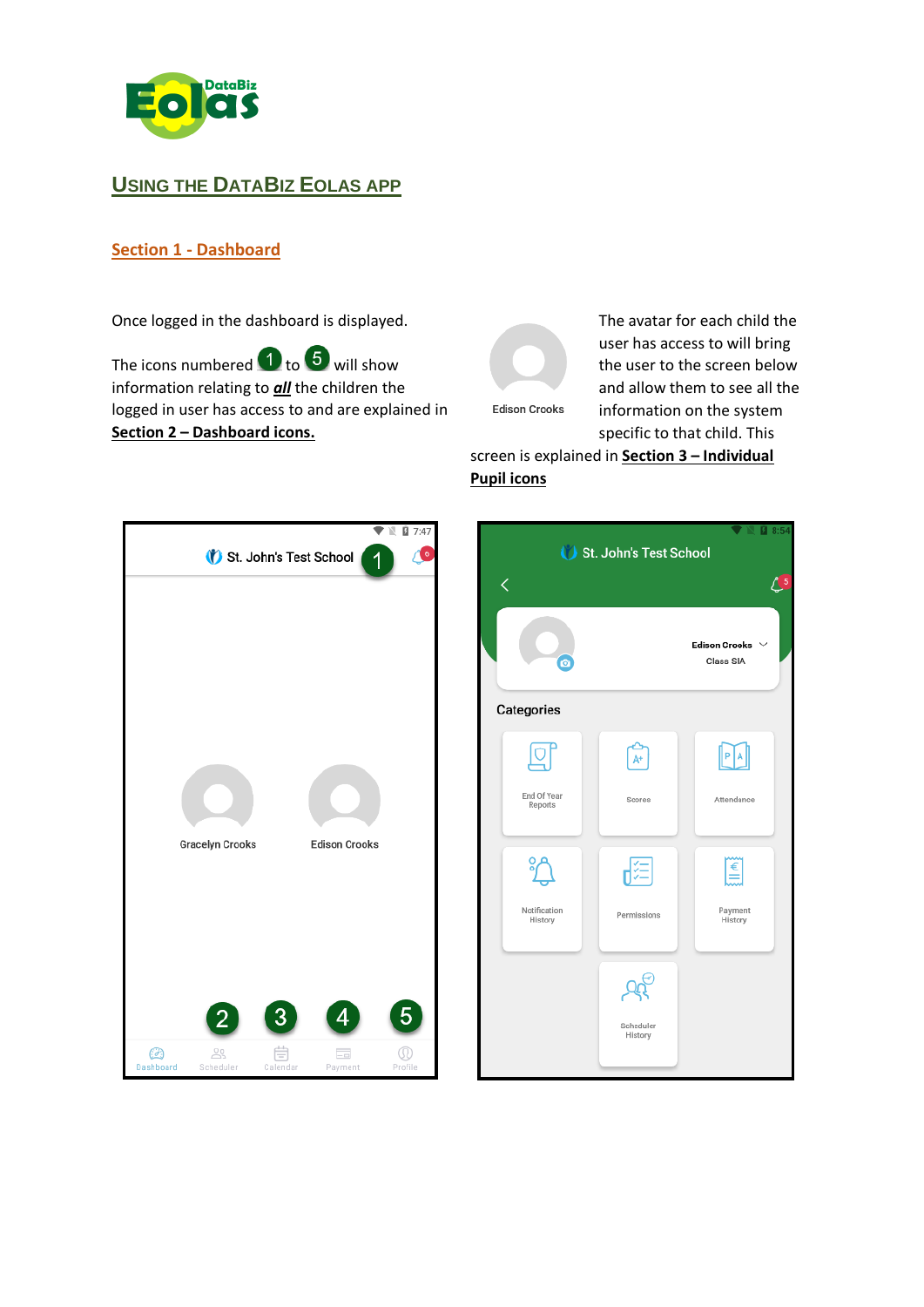### **Section 2 – Dashboard icons**

#### **The icons on this screen access the following:**

6



Notifications sent for all children, with the number of unread notifications highlighted in red.





 $\frac{0}{2}$ Scheduler Upcoming Parent/Teacher meetings and allows the parent to book a time for the meeting:







E. Payment The School Year Calendar.



A list of Outstanding Charges (*Outstanding* tab) and payments that have been made (*Paid* tab)

|                                   |                    |                            | <b>M</b> 8:21 |
|-----------------------------------|--------------------|----------------------------|---------------|
|                                   |                    | (Y) St. John's Test School |               |
|                                   |                    | Payment                    |               |
|                                   | <b>Outstanding</b> |                            | Paid          |
|                                   | Luca Radney        |                            |               |
| <b>Voluntary Contribution 202</b> |                    | · Optional                 |               |
|                                   | Amount             |                            | €100.00       |
|                                   | Amount Paid        |                            | €0.00         |
|                                   | Balance            |                            | €100.00       |
|                                   |                    | Paying Now                 |               |
|                                   | Luca Radney        |                            |               |
|                                   | <b>Book Rental</b> |                            | · Mandatory   |
|                                   | Amount             |                            | €100.00       |
|                                   | Amount Paid        |                            | €0.00         |
|                                   | Balance            |                            | €100.00       |
|                                   |                    | Paying Now                 |               |
|                                   |                    |                            |               |

|                                                                                     | ■ 图 8:33         |
|-------------------------------------------------------------------------------------|------------------|
| St. John's Test School                                                              |                  |
| Payment                                                                             |                  |
| Outstanding                                                                         | Paid             |
| 05th Jan 2021                                                                       | €170             |
| Gracelyn Crooks<br>Voluntary Contribution 2020-21<br>Voluntary Contribution 2020-21 | €90.00<br>€90.00 |
| <b>Edison Crooks</b><br>Voluntary Contribution 2020-21                              | €60.00           |
| 24th Jun 2020<br>(v                                                                 | €50              |
| 26th May 2020<br>(v                                                                 | €110             |
| 29th Jan 2020                                                                       | €100             |
|                                                                                     |                  |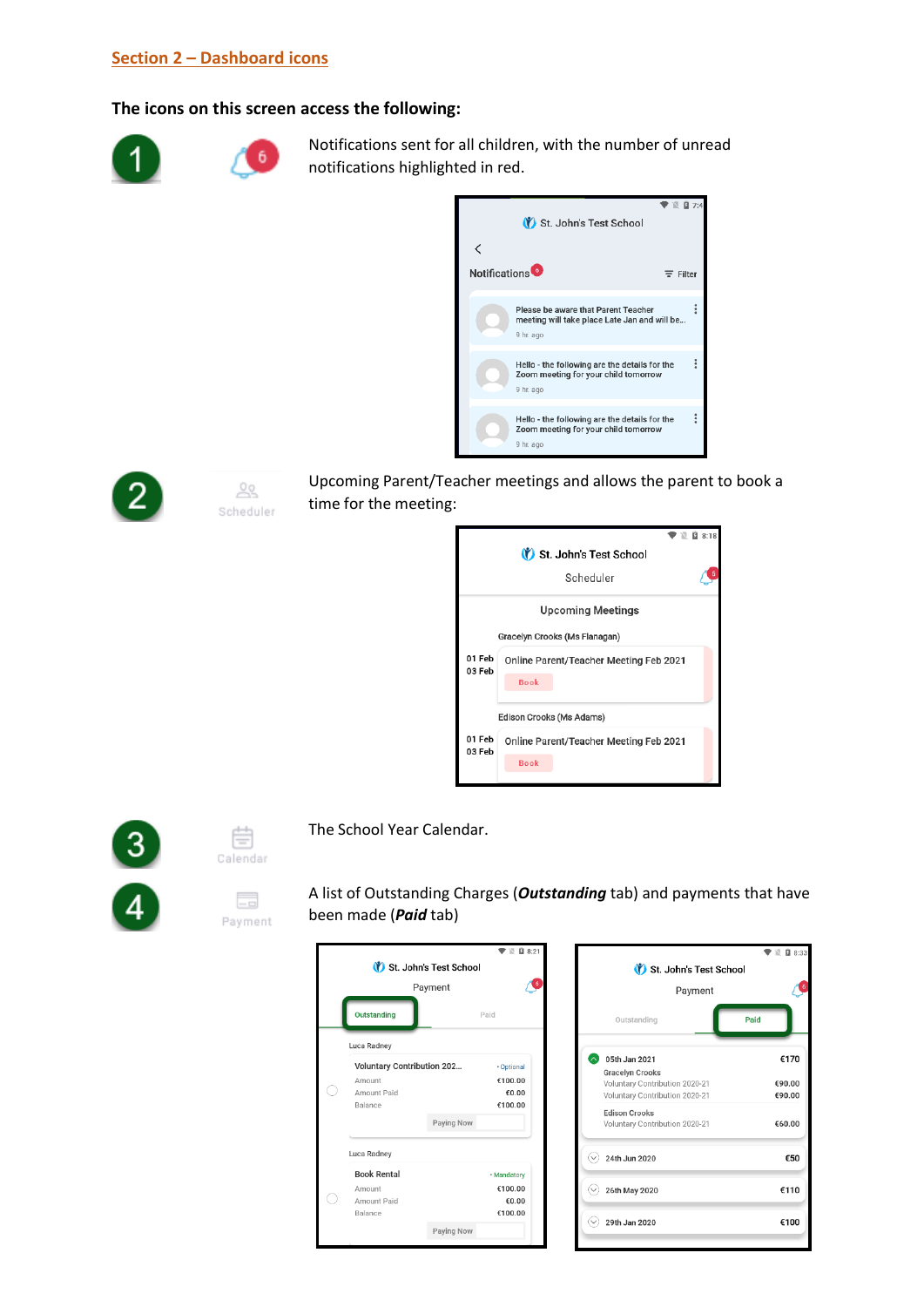

 $^\copyright$ Profile The user's profile and allows them to **Change Password** and **Logout** of the app.

| St. John's Test School                                      |                |
|-------------------------------------------------------------|----------------|
|                                                             | 6              |
| ල                                                           |                |
| <b>Last Name</b><br>Crooks                                  |                |
| Email<br>x.crooks@mailinator.com                            |                |
| Contact<br>87 126 4943<br>$+353$                            |                |
| <b>ACCOUNT SETTINGS</b>                                     |                |
| Payment methods<br>匚                                        |                |
| Change Password                                             |                |
| LEGAL                                                       |                |
| About us<br>Œ                                               |                |
| Terms of service<br>∃                                       |                |
| ₿<br>Logout                                                 |                |
| Version 1.1.3                                               |                |
| 22<br>$ -$<br>Dashboard<br>Scheduler<br>Calendar<br>Payment | ſΩ.<br>Profile |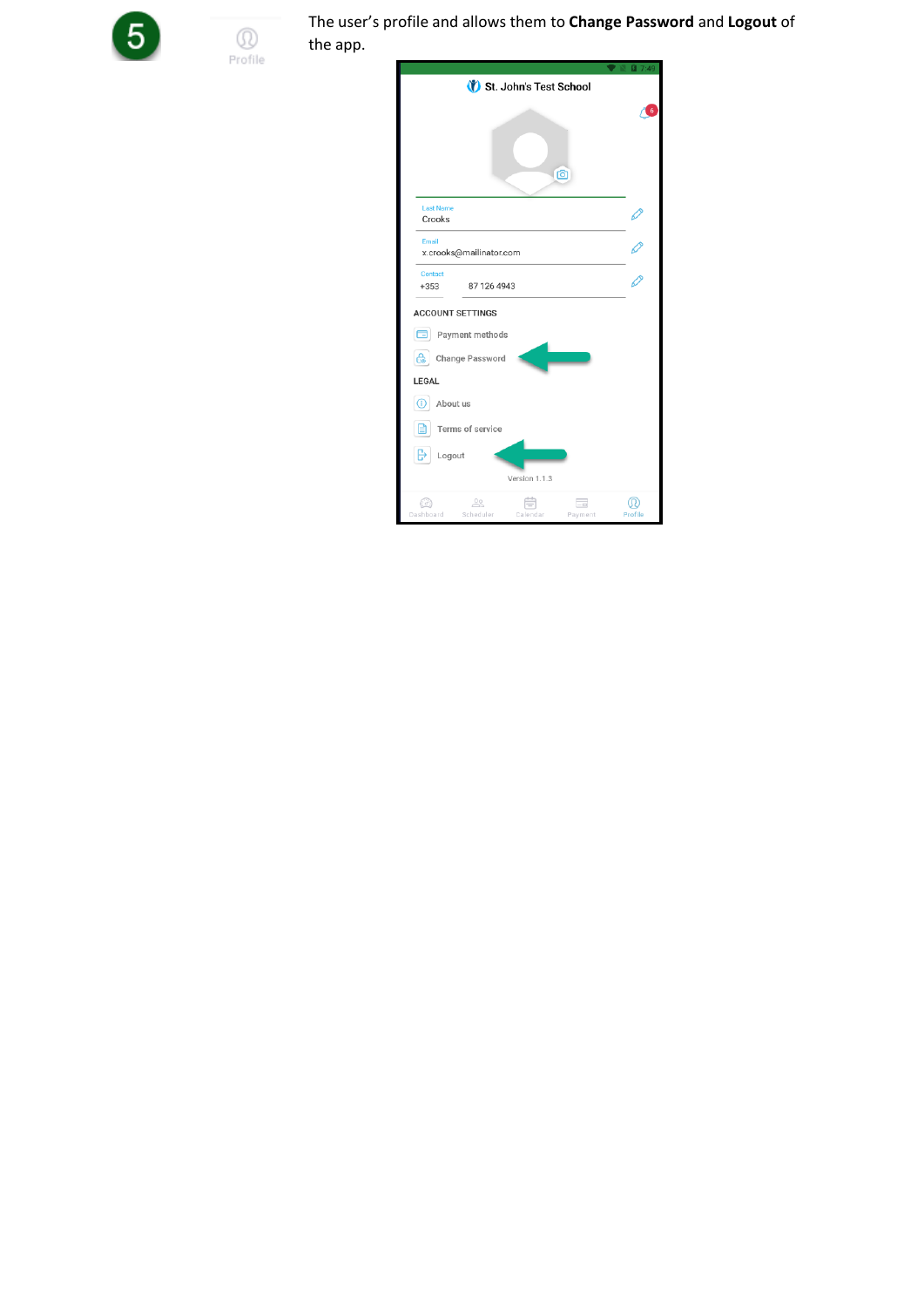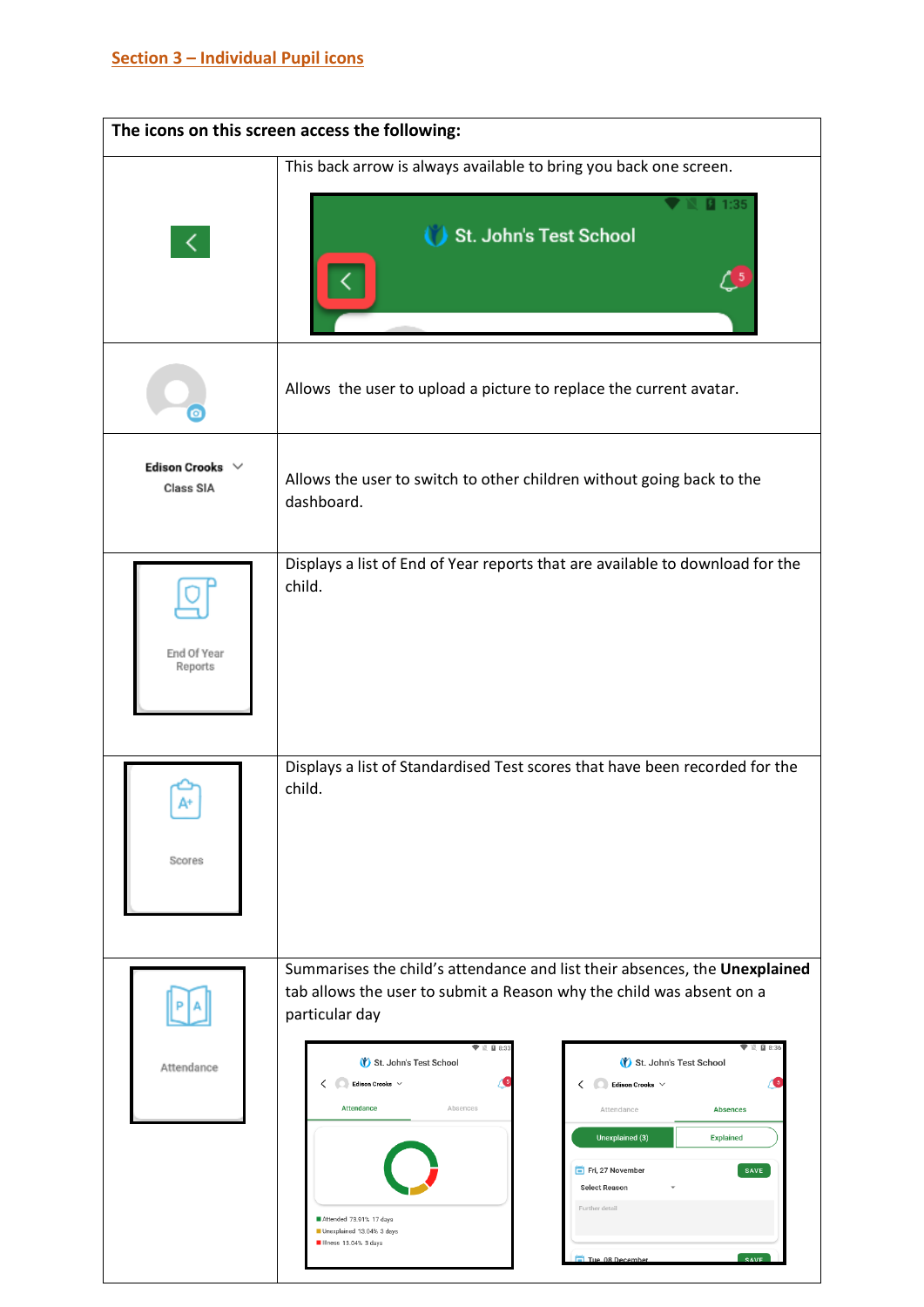|                         | Displays a list of notifications sent regarding this child and the Filter option<br>can be used to see specific types of Notifications                                                                                                                                                                                                                                                                                                                                                                                                                                                                                                                                                                 |  |  |
|-------------------------|--------------------------------------------------------------------------------------------------------------------------------------------------------------------------------------------------------------------------------------------------------------------------------------------------------------------------------------------------------------------------------------------------------------------------------------------------------------------------------------------------------------------------------------------------------------------------------------------------------------------------------------------------------------------------------------------------------|--|--|
| Notification<br>History | $\nabla \mathbb{E}$ 2 8:41<br>Notifications<br>$\equiv$ Filter<br>St. John's Test School<br>Please be aware that Parent Teacher<br>$\langle \quad   \quad \quad$ Edison Crooks $\lor$<br>Notifications <sup>5</sup><br><b>Select Filter</b><br>$\equiv$ Filter<br>□<br>Attendance<br>Please be aware that Parent Teacher<br>meeting will take place Late Jan and will be<br>□<br>Payment<br>Yesterday<br>Scheduler<br>□<br>i<br>Hello - the following are the details for the<br>Zoom meeting for your child tomorrow<br>□<br>General<br>Yesterday<br>□<br>Permissions<br>Please see attached pdf explaining how the<br>current lockdown status affects schools<br>Yesterday<br>CANCEL<br><b>APPLY</b> |  |  |
| Permissions             | Displays a list of Permissions that the school has regarding the child and<br>these can be switched On/Off as appropriate.<br>$\mathbb{N}$ 28:45<br>St. John's Test School<br>Edison Crooks $\hspace{0.1em}\hspace{0.1em}\vee$<br>Permissions<br>Can be collected by<br>Parent / Guardian only<br>$\checkmark$<br>œ<br>Can display photo in school newsletter<br>Can walk home unaccompanied<br>$\blacksquare$<br>Can display photo on school website<br>$\bullet$ I<br>Can participate in physical sports and activities<br>Can participate in religious activities                                                                                                                                   |  |  |
| Payment<br>History      | Displays a list of Payments that have been made for this child.<br>Use the By Charge or By Date options to see specific charges or<br>payments<br>Use the Outstanding Payments button to make a payment<br>St. John's Test School<br>$\bigcirc$ Edison Crooks $\vee$<br>ی ِ<br>Payment History<br>By Charge<br>By Date<br><b>Transactions</b><br><b>Book Rental</b><br>€100.00<br>29 Jan, 2020<br>Voluntary Contribution 2020-21<br>€60.00<br>05 Jan, 2021<br>Outstanding Payments                                                                                                                                                                                                                     |  |  |